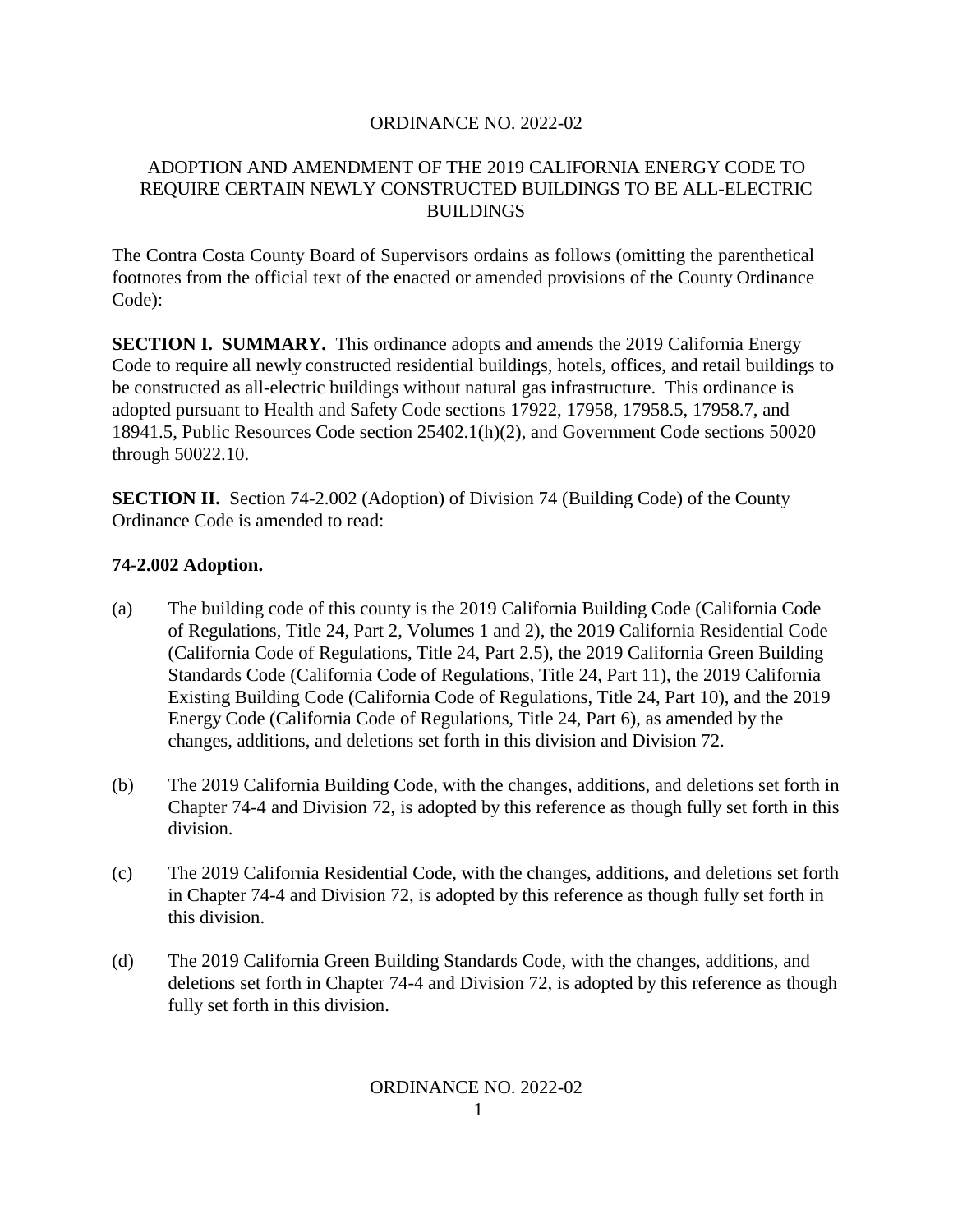- (e) The 2019 California Existing Building Code, with the changes, additions, and deletions set forth in Chapter 74-4 and Division 72, is adopted by this reference as though fully set forth in this division.
- (f) The 2019 California Energy Code, with the changes, additions, and deletions set forth in Chapter 74-4 and Division 72, is adopted by this reference as though fully set forth in this division.
- (g) At least one copy of this building code is now on file with the building inspection division, and the other requirements of Government Code section 50022.6 have been and shall be complied with.
- (h) As of the effective date of the ordinance from which this division is derived, the provisions of the building code are controlling and enforceable within the county. (Ords. 2022-02 § 2, 2019-31 § 2, 2016-22 § 2, 2013-24 § 2, 2011-03 § 2, 2007-54 §3, 2002-31 § 3, 99-17 § 5, 99-1, 90-100 § 5, 87-55 § 4, 80-14 § 5, 74-30.)

**SECTION III.** Section 74.4.010 (Amendments to CEnC) is added to Chapter 74-4 (Modifications) of Division 74 (Building Code) of the County Ordinance Code, to read:

**74-4.010 Amendments to CEnC.** The 2019 California Energy Code ("CEnC") is amended by the changes, additions, and deletions set forth in this chapter and Division 72. Section numbers used below are those of the 2019 California Energy Code.

(a) Section  $100.0(e)(2)(A)$  of CEnC Subchapter 1 (All Occupancies - General Provisions) is amended to read:

# A. **All newly constructed buildings.**

- i. Sections 110.0 through 110.12 apply to all newly constructed buildings within the scope of Section 100.0(a). In addition, newly constructed buildings shall meet the requirements of Subsection B, C, D, or E, as applicable.
- ii. A newly constructed building that is any of the following building types shall be an all-electric building:
	- a. Residential.
	- b. Detached accessory dwelling unit.
	- c. Hotel.

#### ORDINANCE NO. 2022-02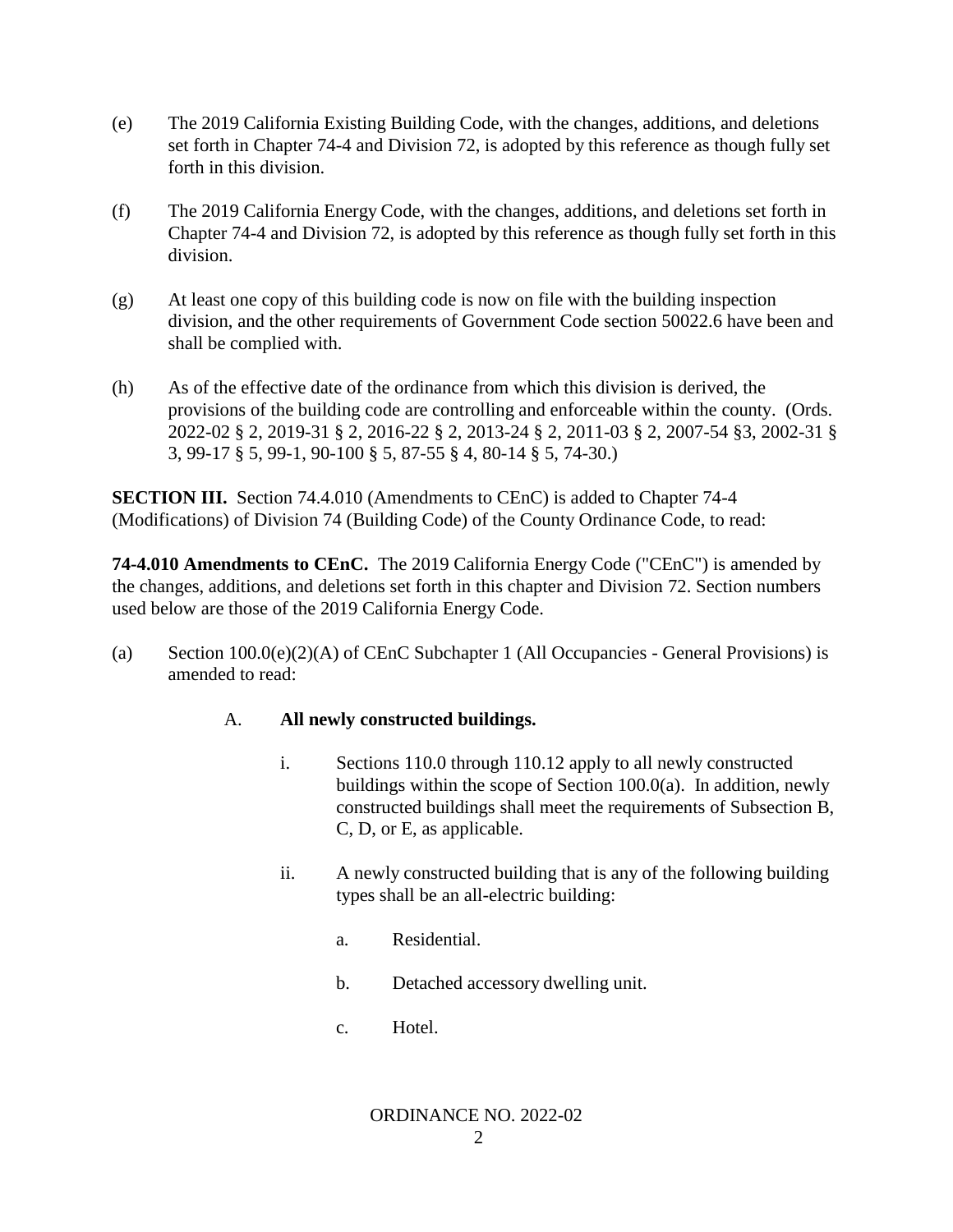- d. Office.
- e. Retail.

Exception to Section 100.0(e)(2)(A)(ii): Development projects that have obtained vested rights before the effective date of this subsection (ii) or June 1, 2022, whichever is later, pursuant to a development agreement in accordance with Government Code section 65866, a vesting tentative map in accordance with Government Code section 66998.1, or other applicable law, are exempt for the requirements of Section  $100.0(e)(2)(A)(ii)$ .

(b) Section 100.1(b) (Definitions) of CEnC Subchapter 1 (All Occupancies - General Provisions) is amended by adding the following definition:

> **ALL-ELECTRIC BUILDING** means a building that has no natural gas or propane plumbing installed within the building, and that uses electricity as the sole source of energy for its space heating (including heating of all indoor and outdoor spaces of the building), water heating (including heating of indoor and outdoor pools and spas), cooking appliances, and clothes drying appliances. An all-electric building may utilize solar thermal pool heating.

(Ord. 2022-02 § 3.)

**SECTION IV. VALIDITY.** The Contra Costa County Board of Supervisors declares that if any section, paragraph, sentence, or word of this ordinance or of the 2019 California Energy Code as adopted and amended herein is declared for any reason to be invalid, it is the intent of the Contra Costa County Board of Supervisors that it would have passed all other portions or provisions of this ordinance independent of the elimination herefrom any portion or provision as may be declared invalid.

**SECTION V. EFFECTIVE AND OPERATIVE DATE.** This ordinance becomes effective, but not operative, upon approval by the California Energy Commission or 30 days after passage, whichever is later. This ordinance will become operative on the effective date of this ordinance or June 1, 2022, whichever is later. Within 15 days of passage, this ordinance shall be published once in the East Bay Times, a newspaper published in this County.

 $\mathcal{W}$  $\mathcal{U}\mathcal{V}$  $\frac{1}{2}$  $\mathcal{W}$  $\mathcal{U}\mathcal{U}$ 

# ORDINANCE NO. 2022-02